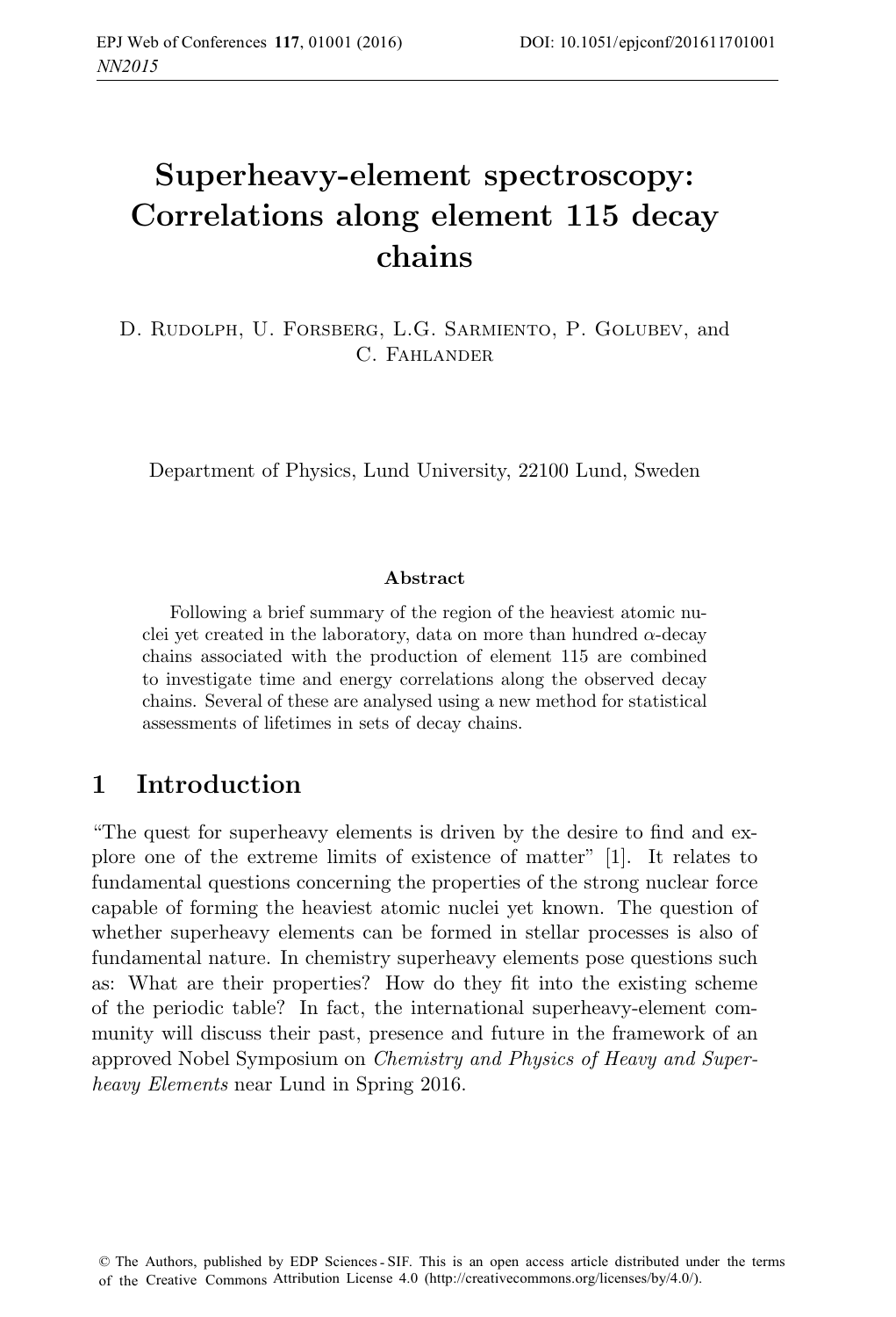"More than 40 years ago, an island of stability of superheavy nuclei was predicted by nuclear structure theorists (see, e.g., Ref. [2]). This island rests on increased nuclear stability due to anticipated magic proton and neutron numbers at spherical nuclear shape (see, e.g., Ref. [3]), while surrounding archipelagos may also arise from increased nuclear binding of deformed atomic nuclei  $[4, 5]$ . Even today theoreticians face the challenge – or have the freedom – to extrapolate over several tens of mass units towards the island, based on quite reliable spectroscopic information in the region around nobelium and rutherfordium [6].

Along their way, experimentalists have not only been producing heavier and heavier atomic nuclei, but also added more and more chemical elements to the Periodic Table. Present-day research builds upon one-atom-at-a-time creation and observation. In this context, 'time' refers to typically a day, a week, or as much as several months – and it is at this tiny rate that detailed spectroscopic information needs to be obtained.

During the past 15 years, correlated  $\alpha$ -decay chains have been observed in a number of experiments performed at the Flerov Laboratory of Nuclear Reactions (FLNR) in Dubna, Russia. Beams of  ${}^{48}Ca$  ( $Z = 20$ ) impinged on actinide targets  $(Z = 92-98)$ . The decay chains were interpreted to start from isotopes of elements  $Z = 112{\text -}118$ , produced via the mechanism of fusion-evaporation reactions [7,8]. The  $\alpha$ -decays of nuclei with even proton number,  $Z$ , and even mass number,  $A$ , typically proceed from ground-state to ground-state. The decay energies along such decay chains are thus characteristic for a given decay step and can be used as a fingerprint for a given isotope of a certain element [9].

Decay patterns are usually much more complex for  $\alpha$  decays of odd-A or especially odd-odd nuclei. Their  $\alpha$  decays usually proceed to excited states in the daughter nucleus [10]. On the one hand, decay into excited states hampers *indirect* methods of determining  $Z$ , not least because decay chains along the same isotopes may follow different decay paths depending on the starting point of a certain isotopic decay sequence. On the other hand, the possibility arises to observe  $X$ -ray photons in the course of electromagnetic internal conversion decays of the excited states in  $\alpha$ -decay daughter nuclei [11]. X-ray energies are predicted with high precision even for the heaviest elements since long (see, e.g., Ref. [12]), and they are characteristic for a given proton, hence atomic, number [13]. In addition, high-resolution  $\alpha$ -photon coincidence spectroscopy – such as pioneered on element  $Z = 115$ decay chains – closes in towards nuclear structure studies near the island of stability  $[14]$ "  $[15]$ .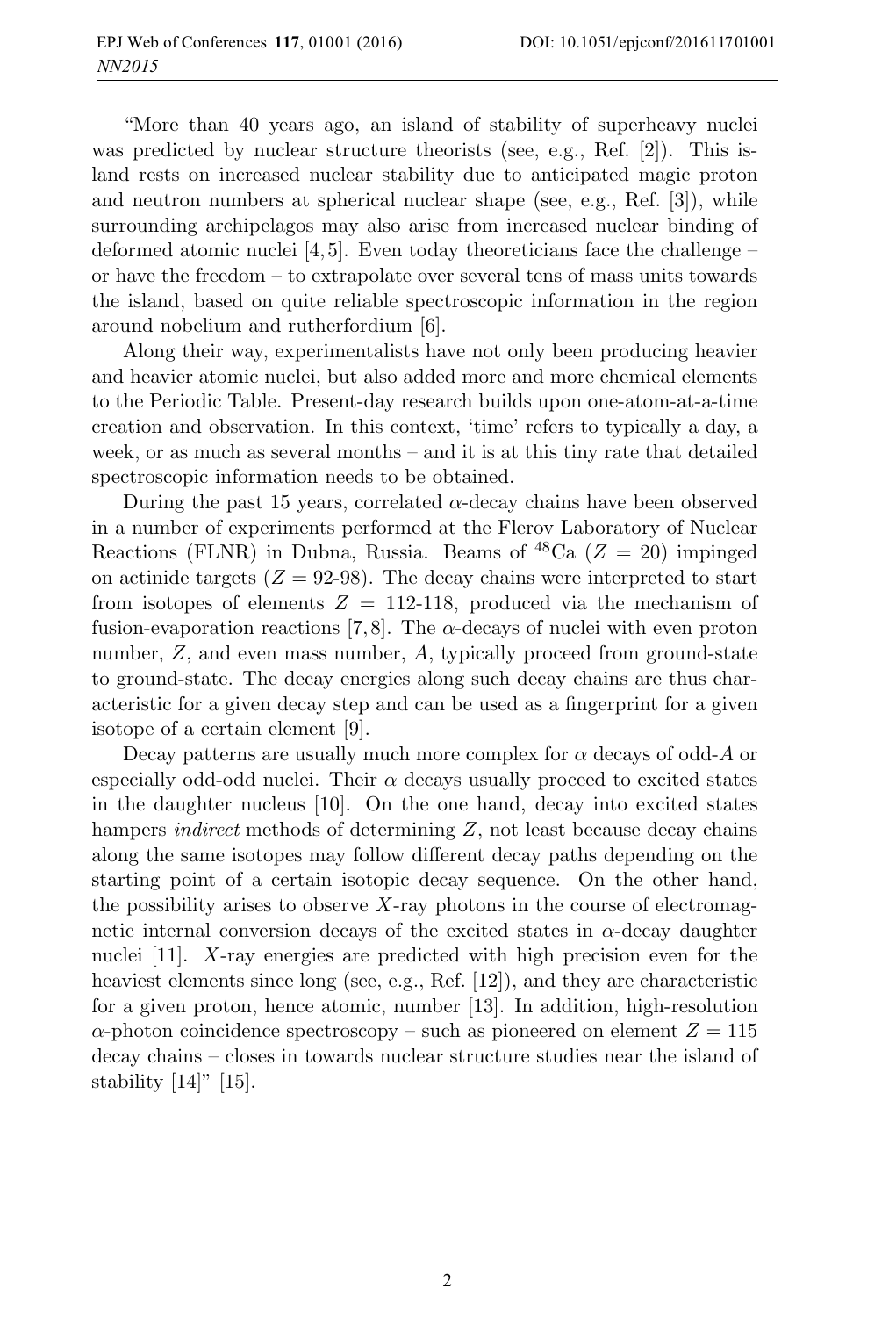

Figure 1: Upper end of the chart of atomic nuclei. Each square in this twodimensional chart represents a certain isotope comprising Z protons and N neutrons. Red lines denote possible 'magic numbers'. The combination of  $Z=114$  and  $N=184$  is one of several long-standing predictions for the centre of the island of stability [2]. Bright shading indicates observed isotopes, with  $\alpha$ -decay chains of element 115 indicated by diagonal arrows. The darker the blue background, the more stable the isotopes are predicted to be. A coarse '2013  $\alpha$ -photon spectroscopy limit' is indicated by a dashed orange line.

The status of the field is coarsely illustrated in fig. 1, and detailed from the point of view of the TASCA collaboration<sup>1</sup> in, for instance, Refs. [16,17]. Independent confirmation of the production of elements up to  $Z = 117$ has been achieved [18], months-long search experiments for elements 119 and 120 conducted, and gas-phase chemistry of flerovium,  $Z = 114$ , being tackled [19]. The subject of this article is an extended analysis of correlations of decay times and decay energies along element 115 decay chains.

#### **2 Correlation analysis**

Until now, experimental data on in total 113  $\alpha$ -decay chains associated with the direct production of isotopes of element 115 (placeholder name ununpentium, Uup) have been published [14, 20-23]. Following the first observation of four decay chains of element 115 at the Dubna gas-filled

 $1$ <sup>"</sup>TransActinide Separator and Chemistry Apparatus" at GSI Helmholtzzentrum für Schwerionenforschung, Darmstadt, Germany, see also https://www-windows.gsi.de/tasca/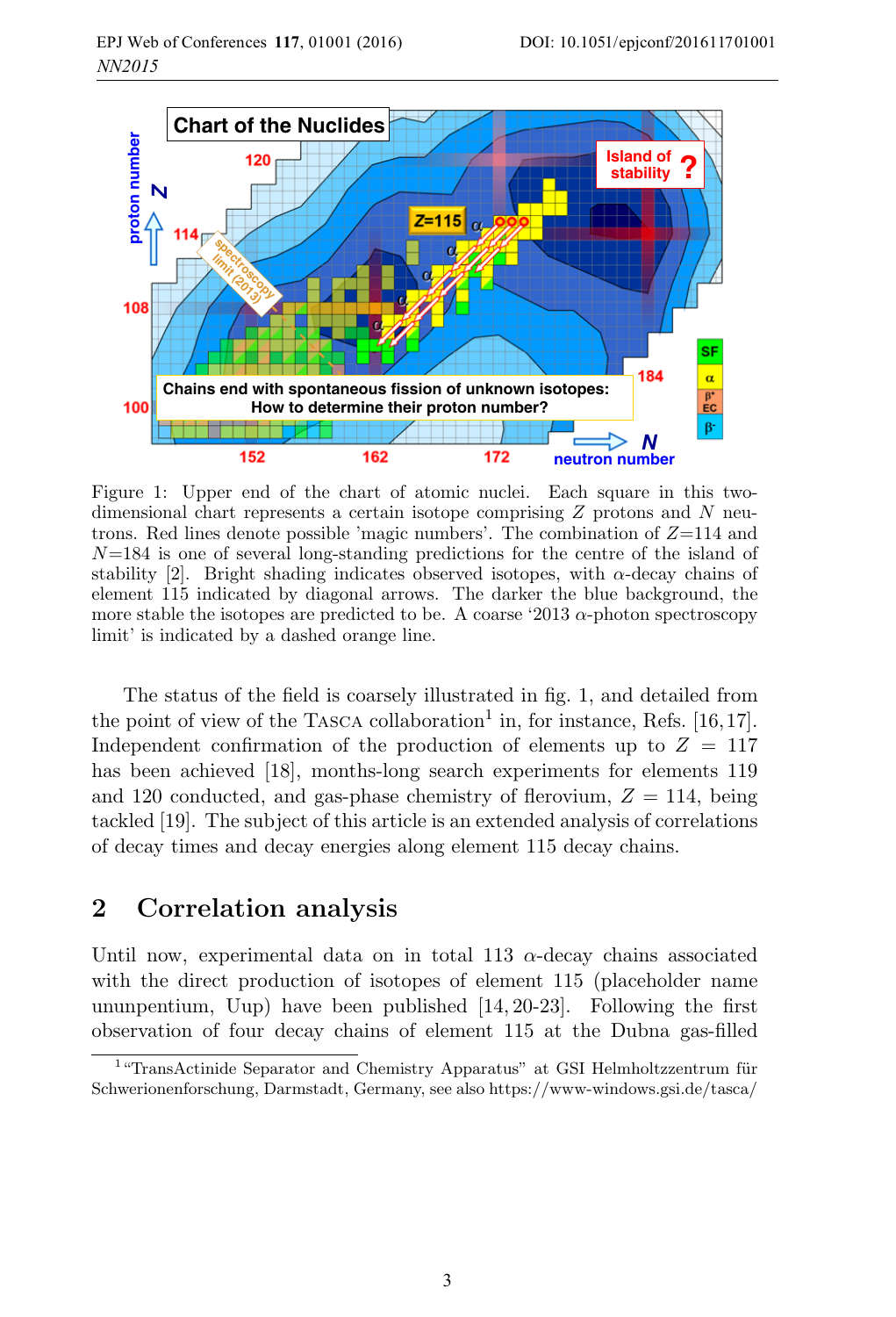recoil separator (DGFRS) [20], decay energies and correlation times from 37 element 115 "Dubna chains" are summarized in tables II, III, and IV of ref. [21]. More recently, high-resolution  $\alpha$ -photon coincidence data taken at the TASCA facility at GSI Darmstadt resulted in 30 element 115 "TASCA chains" (cf. supplemental material of ref. [14] and table I of ref. [22]), while a similar experiment conducted at the Berkeley gas-filled separator gave rise to additional 46 element 115 "Berkeley chains" (cf. supplemental material of ref.  $[23]$  — and  $37 + 30 + 46 = 113$ . The most relevant observables are decay energies,  $E_i$ , for a given decay step i along an  $\alpha$ -decay chain, and correlation times between

- the implantation of a recoiling element 115 nucleus into a position sensitive silicon-detector arrangement and the first  $\alpha$  decay,  $\Delta t_1$ ,
- between *n* subsequent  $\alpha$  decays,  $\Delta t_i$ ,  $i = 2, ..., n$ ,
- and between the last correlated  $\alpha$  decay and a spontanous fission (SF) event terminating the chain after  $n \alpha$ -decay steps,  $\Delta t_{n+1}$ .

Note that decay energies,  $E_i$ , can involve summing related to  $\alpha$ -particle emission and subsequent prompt emission of conversion electrons in case  $\alpha$ decay feeds excited states in the daughter nucleus, which can quickly decay into lower-lying states by electromagnetic decay processes [24].

Out of these in total 113 decay chains of directly produced evaporation residues (ER) of element 115,  $4 + 7 + 3 = 14$  chains are of type ER- $\alpha$ (- $\alpha$ )-SF ( $n = 1,2$ ), while the remaining  $33 + 23 + 43 = 99$  chains comprise five subsequent  $\alpha$  decays  $(n = 5)$ , before SF events conclude the chains after typically several hours [14, 21, 23]. Note that it until now has not been possible to experimentally decide whether or not these SF events are preceded by an electron capture (EC) decay.

Inspecting the correlation times and decay energies observed for each individual decay step and eventually applying statistical measures such as the "Schmidt test" [25] yields that these 99  $n = 5$  chains are consistent with two different decay sequences. See, for instance, ref. [15] for the latest numerical compilation. Folding the mean excitation energy of the compound nucleus <sup>291</sup>115 into the picture,  $2+1+0=3$  decay chains are associated with the production of  $287115$ , i.e. the 4-neutron  $(4n)$  evaporation channel, while the vast majority of  $31 + 22 + 43 = 96$  chains are considered to represent the production of  $288115$  in the 3*n*-evaporation channel.

Given that <sup>288</sup>115 is an odd-odd nucleus, it is noteworthy that the description of such a comprehensive ensemble of 96 long  $\alpha$ -decay chains is consistent with the observation of just one decay sequence. In turn, more detailed inspections of partly broad distributions of decay energies and, for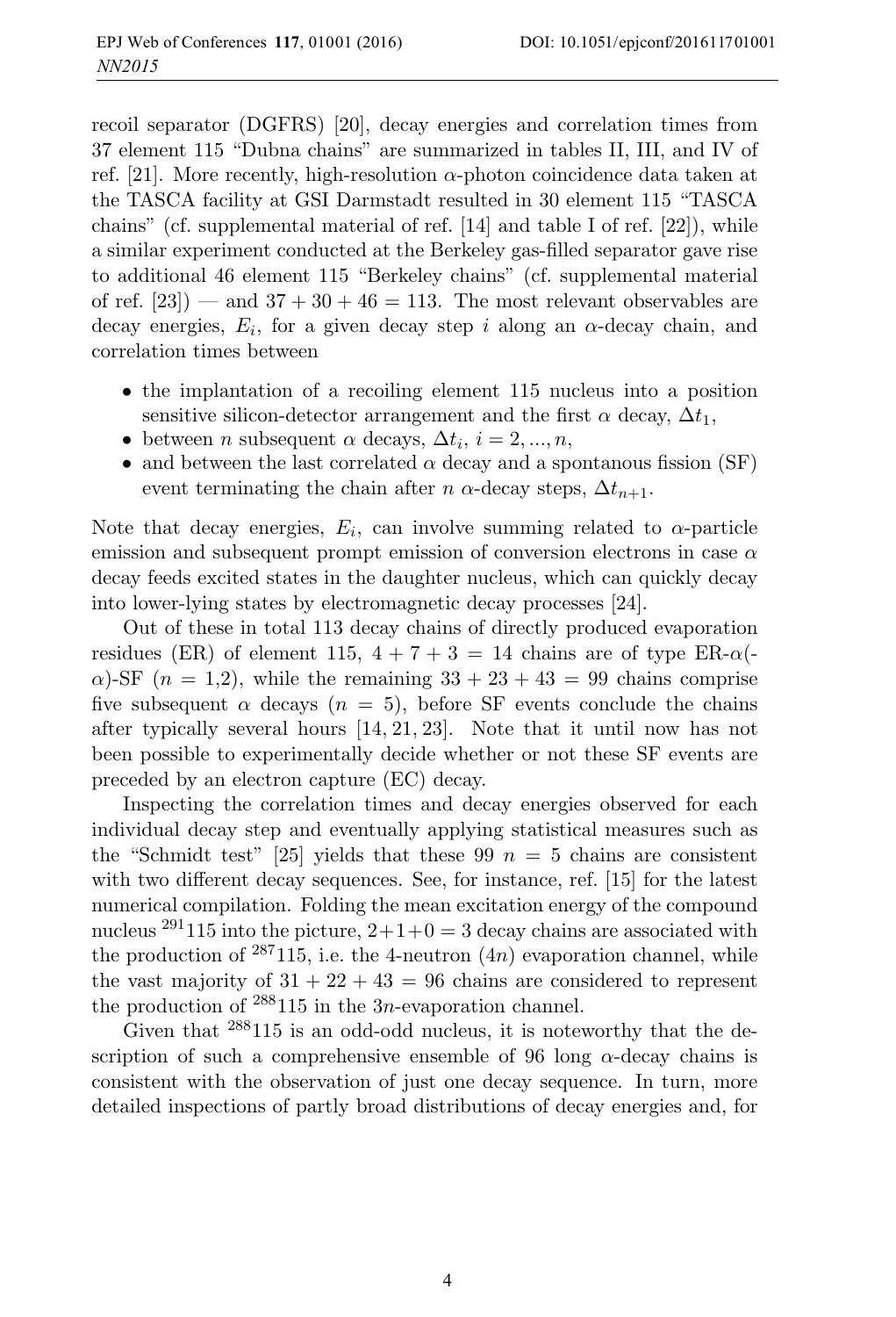

Figure 2: Two-dimensional histograms of measured decay energies and correlation times of decay step 1 [panel (a)], decay step 2 [panel (c)], and decay step 4 [panel (e)] of in total 113  $\alpha$ -decay chains associated with isotopes of element 115 [14, 21-23]. Filled black circles correspond to data from 96 five- $\alpha$ -decay long chains of  $^{288}115$  and filled green squares to data from 3 five- $\alpha$ -decay long chains of  $^{287}115$ . Filled blue diamonds represent data from 12 out of 14 recoil- $\alpha(-\alpha)$ -fission chains. The chains denoted D3 and D4 (cf. table III in ref. [21]) are emphasized as red triangles and turquoise diamonds, respectively. Panels  $(b)$ , $(d)$ , $(f)$  illustrate relations of correlation times of subsequent decay steps along element 115 chains.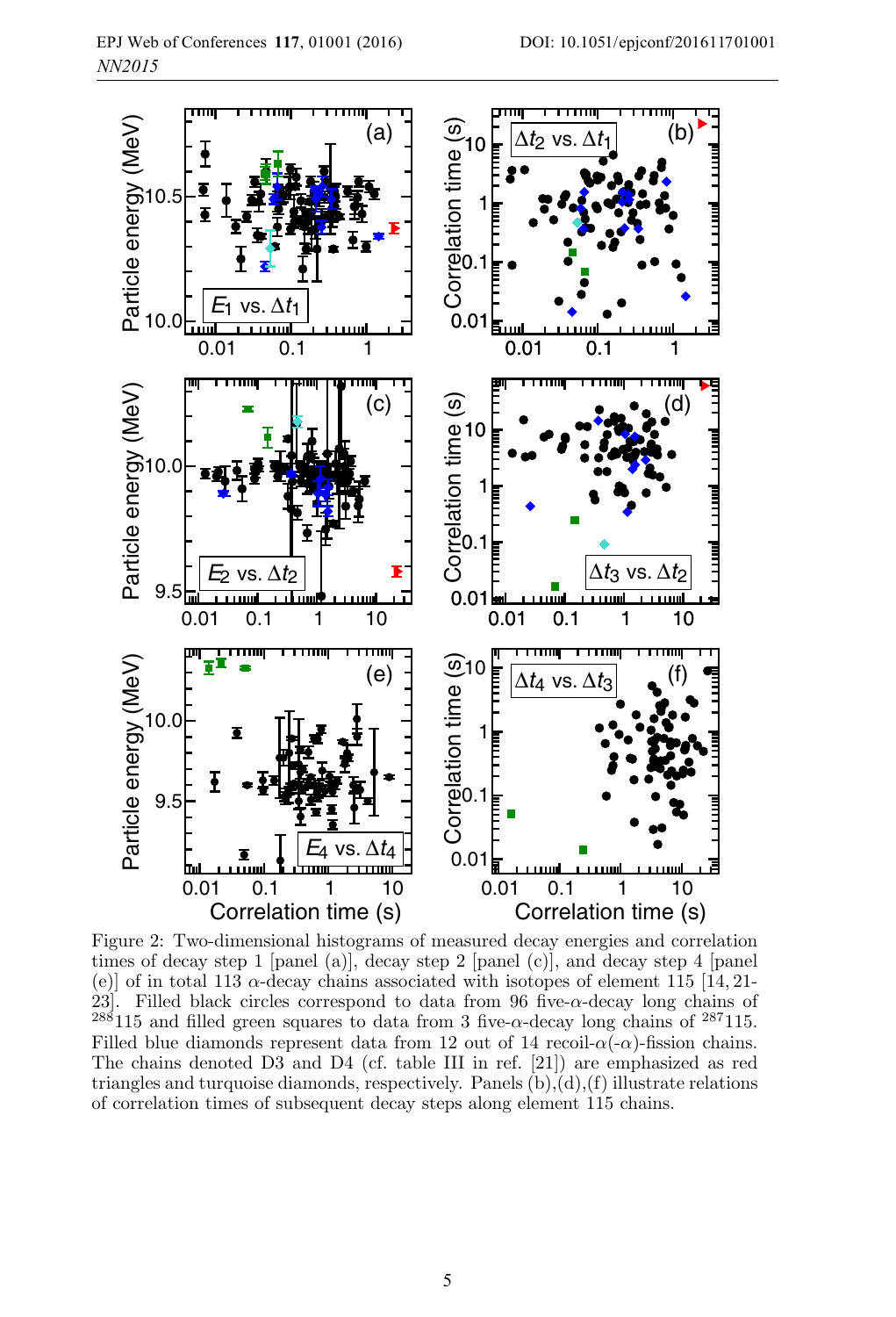the first time in this superheavy regime,  $\alpha$ -photon coincidence spectroscopy, give rise to first glimpses of solid experimental information for detailed nuclear structure assessments of the heaviest atomic nuclei. This implies decay schemes including excited states,  $\gamma$ -ray decays, and  $\alpha$ -decay hindrance factors, to name but a few [14, 15, 23, 26].

Prior to more comprehensive statistical assessments of decay chains as a whole (cf. next section and ref. [22]), relations between correlation times and decay energies of a given decay step or two correlation times of, for instance, subsequent decay steps can be used to identify candidates for different ensembles of decay chains. The six panels shown in fig. 2 are examples of such a graphical analysis.

The data points of the 96 chains associated with <sup>288</sup>115, displayed as filled black circles in fig. 2, can be considered to form a reference for any of the other element 115 decay chains. For instance, due to the broad range of decay energies and similar correlation times – and, thus, half-lives,  $T_{1/2}$  $[14, 15, 21, 23]$  – data for decay step 1 [panels (a) and (b)] does not allow to distuingish the three chains associated with <sup>287</sup>115, displayed as filled green squares, from the <sup>288</sup>115 reference. However, a clear trend becomes visible in decay step 2 [panels (c) and (d)] due to somewhat higher decay energies as well as shorter correlation times. Finally, data associated with decay step 4 [panels (e) and (f)] allow for an apparent visual distinction, which can also be turned into a significant statistical distinction due to significantly higher decay energies and shorter correlation times. The statement is backed up by the fact that the three <sup>287</sup>115 chains are observed at higher excitation energies of the compound nucleus <sup>291</sup>115, as mentioned earlier [14, 21].

While this situation for the long  $n = 5$  element 115 decay chains is rather straightforward and undisputed, the interpretation of the remaining 14 "short chains"  $(0 + 2 + 2 = 4 \text{ ER-}\alpha\text{-}\text{SF}, n = 1, \text{ and } 4 + 5 + 1 = 10 \text{ ER-}\alpha\text{-}$  $\alpha$ -SF,  $n = 2$ ) is less clear. Twelve of these chains are shown in fig. 2 as blue diamonds, while the chains denoted D3 and D4 (cf. table III in ref. [21]) are emphasized as red triangles and turquoise diamonds, respectively.

Looking at the relevant panels (a)-(d) of fig. 2 and comparing the distributions of the black circles and blue diamonds, there is no apparent difference. In fact, this correspondence also holds numerically [15, 22]. Thus, for any of these twelve short chains it is impossible to decide whether it represents a possible EC or SF branch in either  $^{284}113$  or  $^{280}$ Rg [17], or whether it belongs to an independent sequence starting from <sup>289</sup>115, i.e. the isotope representing the 2n evaporation channel of the reaction  ${}^{48}Ca + {}^{243}Am$ . Of course, such an  $\alpha$ -decay sequence would have to have very similar decay characteristics as the first three decay steps of the long <sup>288</sup>115 reference.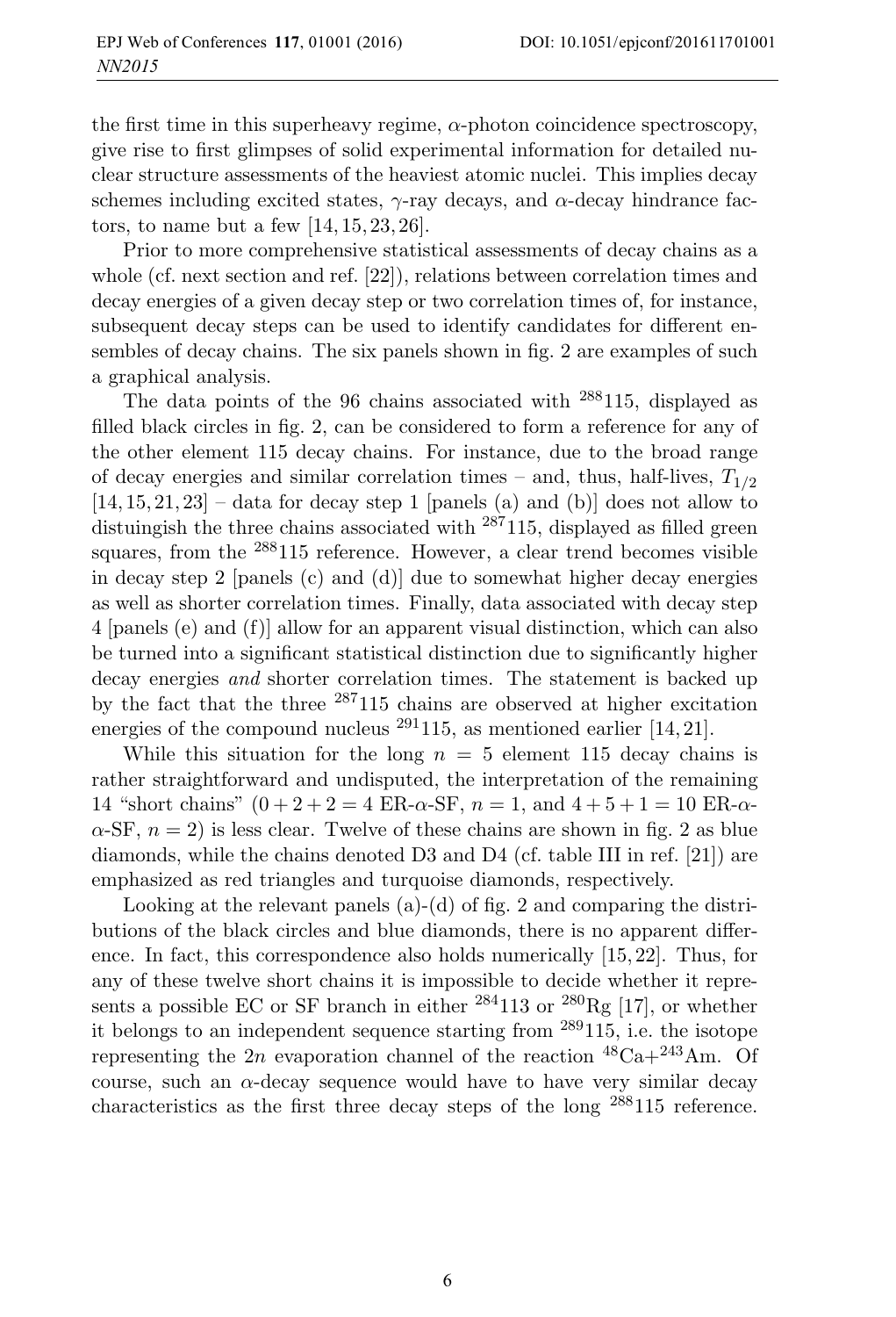In fact, arguments based on reaction cross sections and compound nucleus excitation energies *suggest* that these short chains are shared about 50:50 between <sup>288</sup>115 and <sup>289</sup>115 [22].

Two short chains deserve special attention. Chain D4 [21], represented by turquoise diamonds in fig. 2, is indistinguishable from the black circles and blue diamonds as far as decay step 1 is concerned [panels (a) and (b)]. However, the energy of decay step 2 [panel (c)] as well as the decay-time correlation between steps 2 and 3 [panel (d)] places this chain in the vicinity of the three long decay chains associated with  $287115$  (green squares). A definite assignment to any of the isotopes of element 115 is not possible though. Finally, the decay characteristics reported for chain D3 [21], represented by red triangles in fig.  $2(a)-(d)$ , suggest that it has a different origin than any other of the 113 chains associated with element 115. The red triangles show up in the upper right corner of panels (b) and (d) and in the lower right corner of panel (c), This is due to three exceptionally long correlation times and one exceptionally low decay energy, i.e. due to four unusual out of five possible parameters, clearly indicating that this chain is distinct. It may form a second, independent decay sequence of <sup>289</sup>115 [17, 22].

#### **3 Statistical assessments**

An alternative approach to assess the chains is the relatively "new test" suggested by Schmidt [25]. Here, the standard deviation of the logarithms of measured lifetimes  $\theta_i = \ln(t_i)$  in a set of m decays of one decay step in a given decay chain is compared with expected values thereof. Too large standard deviations indicate that the set of decays might not originate from one single radioactive species, and too small values indicate a lack of sensitivity in the experiment, or that the data set is unjustly pruned. The fundamental principle behind this test is the fixed shape of a probability density function (PDF) on a logarithmic scale for an exponential decay, ensuring that the expected standard deviation is independent from the half-life. When the number  $m$  of decays is large, the expectation value of the standard deviation is 1.28, and is found in the interval  $1.28 \pm 2.15/\sqrt{m}$  with 90% probability. For small values of  $m$ , the upper and lower limits are tabulated in ref. [25].

Applied to the short chains, the standard deviations are 1.20, 1.75, and, 1.84 for the first, second and third decay step, respectively. For steps one and two the number of chains is  $m = 14$ , and for the third step  $m = 10$ . Comparing with the 90% confidence intervals, [0.73,1.77], [0.73,1.77] and [0.65,1.82], respectively, the assignment to only one radioactive decay species is seemingly justified.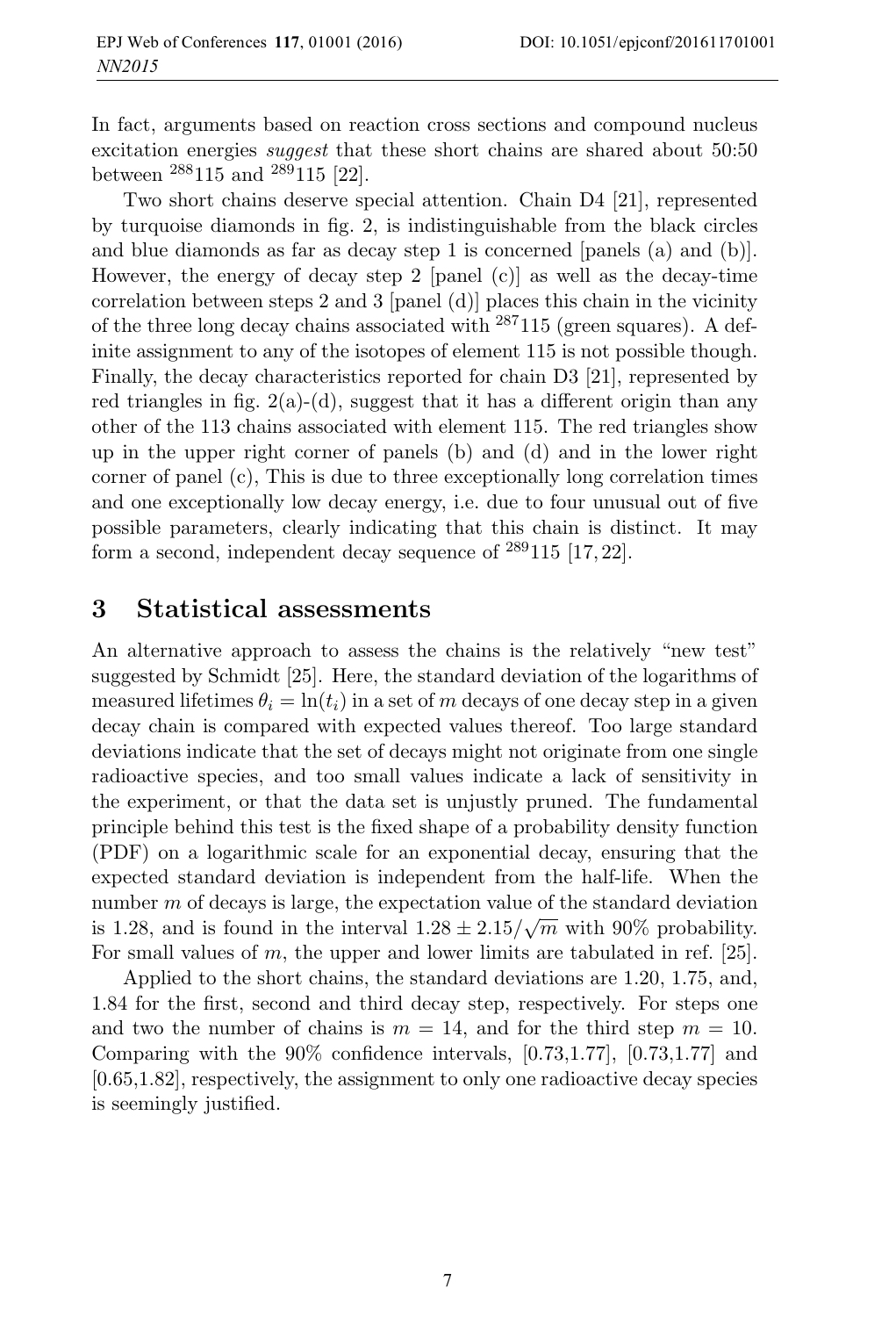However, this measure only applies to one decay step at the time. Hence, not all of the available information is considered. For example, a data set containing one exceptionally long correlation time in each step can be correctly judged sound using the test, while there might still be reasons to question the assignment if the long correlation times all come from the very same chain. Therefore, we propose a generalisation of the test.

Assume that m chains have been observed and that each chain i contains n decay steps. Let  $\theta_{i_j}$  be the logarithm of the j:th lifetime in chain i. Then, the measure

$$
\xi_{m,n} = \sqrt[2]{\frac{\sum_{i=1}^{m} \sqrt[n]{\Pi_{j=1}^{n} (\theta_{i_j} - \bar{\theta}_j)^2}}{m}}, \ \bar{\theta}_j = \frac{\sum_{i=1}^{m} \theta_{i_j}}{m}
$$
 (1)

will take into account correlation times observed along decay *chains* rather than in single decay steps. By multiplying the deviations  $(\theta_{i} - \bar{\theta}_{j})^2$  with each other, all data on correlation times from one chain are considered jointly. Introducing the roots of order n allows for a further generalisation to be introduced later.

Figure 3 shows simulated distributions of  $\xi_{m,n}$  for  $m = 14$  and  $n = 1,2$ and 3. Two million sets of correlation times have been randomly drawn from exponential PDFs. This measure, just like the one proposed by Schmidt, is independent from the half-life. When more decay steps  $n$  are considered, the distributions of  $\xi_{m,n}$  get more narrow. Varying the number of chains m modifies the shape as well, with larger sets of chains leading to more narrow distributions. For each m and n the expectation value and the  $90\%$ confidence intervals can be tabulated. Some values are given in the left part of table 1.

Applying this generalised test to the short  $n = 1.2$  chains associated with element 115 is unfortunately not straight forward due to the fact that the chains are of different length. This motivates a further generalisation of eq. 1, where the number of decays in chain i is  $n_i$ :

$$
\xi_{m,n_i} = \sqrt[2]{\frac{\sum_{i=1}^m \sqrt[n_i]{\prod_{j=1}^{n_i} (\theta_{i_j} - \bar{\theta}_j)^2}}{m}}
$$
(2)

The averages  $\theta_{i_j}$  are calculated using the respective numbers of available correlation times in that decay step. To construct relevant confidence intervals, the structure of each chain, i.e., its length and the number and position of potentially missing members need to be taken into account in the simulation. For the purpose of evaluating the short chains, it is sufficient to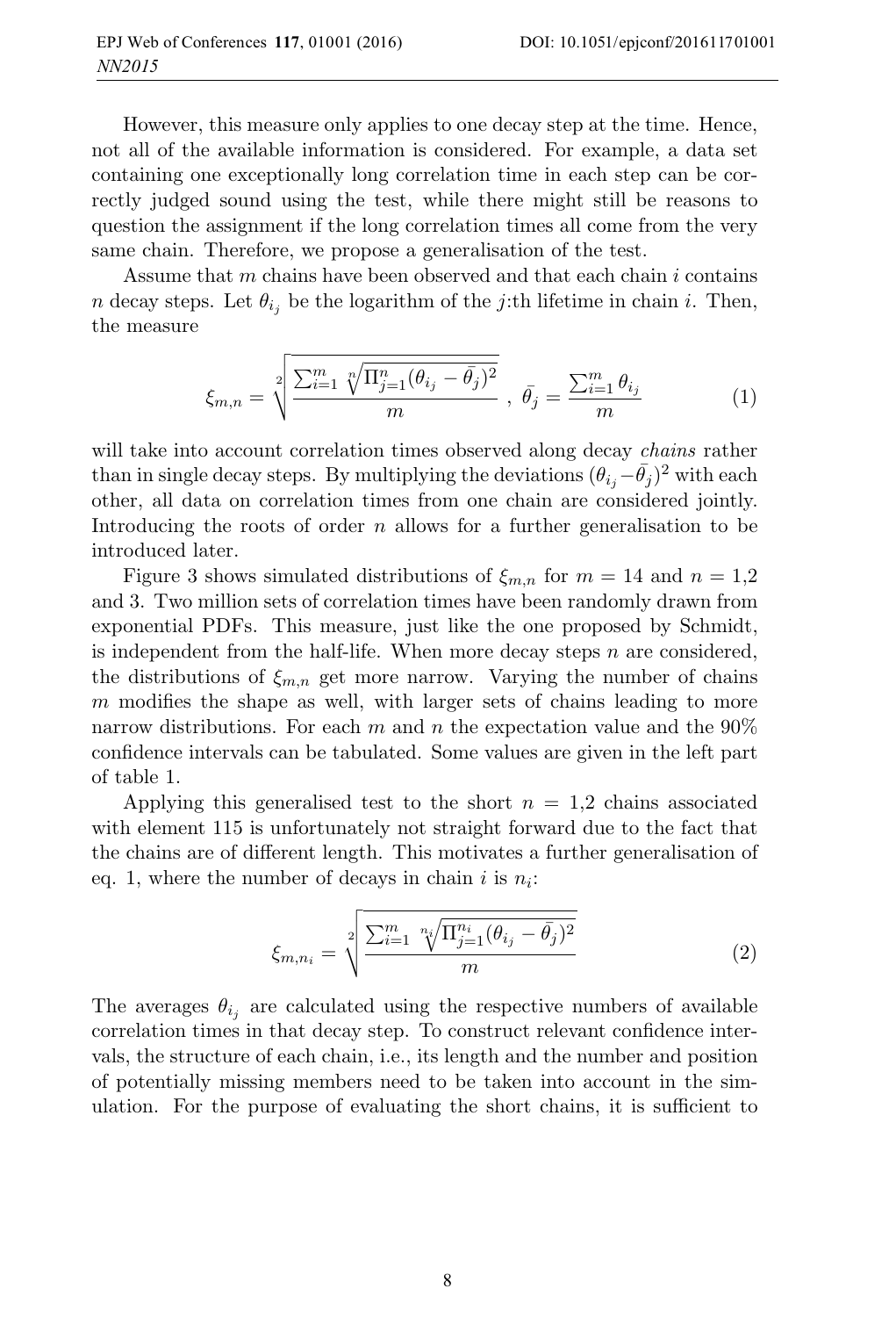Table 1: Left: Expectation values  $\langle \xi \rangle$ , 90% confidence intervals (5% of the probability density lies below "5%  $\downarrow$ " and 5% lies above " $\uparrow$ ") of  $\xi$  for various values of m, n, and l. The upper left part of the table relates to  $\xi_{m,n}$ , i.e. sets where all chains have equally many decay steps. The lower left part refers to  $\xi_{m,n,l}$ , where l chains end earlier. The right part presents  $\xi_{m,n_i}$  values when the respective chain is *excluded* from the data set. Those marked with  $*$  should be compared with  $\xi_{m=13,n=3,l=3}$ , and the others with  $\xi_{m=13,n=3,l=4}$ . See text for details.

| $m\,$ | $\, n$         | l | $<\xi>$ | $5\% \downarrow$ | $5\%$ | Chain          | $\xi_{m,n_i}$ | Chain          | $\xi_{m,n_i}$ |
|-------|----------------|---|---------|------------------|-------|----------------|---------------|----------------|---------------|
| 14    | $\overline{2}$ |   | 0.93    | 0.65             | 1.27  | D1             | 1.34          | C <sub>4</sub> | 1.22          |
| 13    | $\overline{2}$ |   | 0.93    | 0.64             | 1.28  | D <sub>2</sub> | 1.34          | C5             | 1.35          |
| 10    | 3              |   | 0.82    | 0.57             | 1.12  | D <sub>3</sub> | 1.03          | C6             | 1.35          |
| 9     | 3              |   | 0.81    | 0.55             | 1.13  | D <sub>4</sub> | 1.33          | C7             | 1.34          |
| 14    | 3              | 4 | 0.86    | 0.62             | 1.15  | C1             | $1.36*$       | B1             | 1.35          |
| 13    | 3              | 4 | 0.86    | 0.61             | 1.16  | C <sub>2</sub> | $1.34*$       | B <sub>2</sub> | $1.34*$       |
| 13    | 3              | 3 | 0.85    | 0.61             | 1.15  | C <sub>3</sub> | 1.34          | B <sub>3</sub> | $1.18*$       |
| 12    | 3              | 3 | 0.85    | 0.60             | 1.16  |                |               |                |               |
| 11    | 3              | 3 | 0.85    | 0.58             | 1.17  |                |               |                |               |



Figure 3: Simulated distributions of  $\xi_{m,n,l}$  for various values of m, n and l.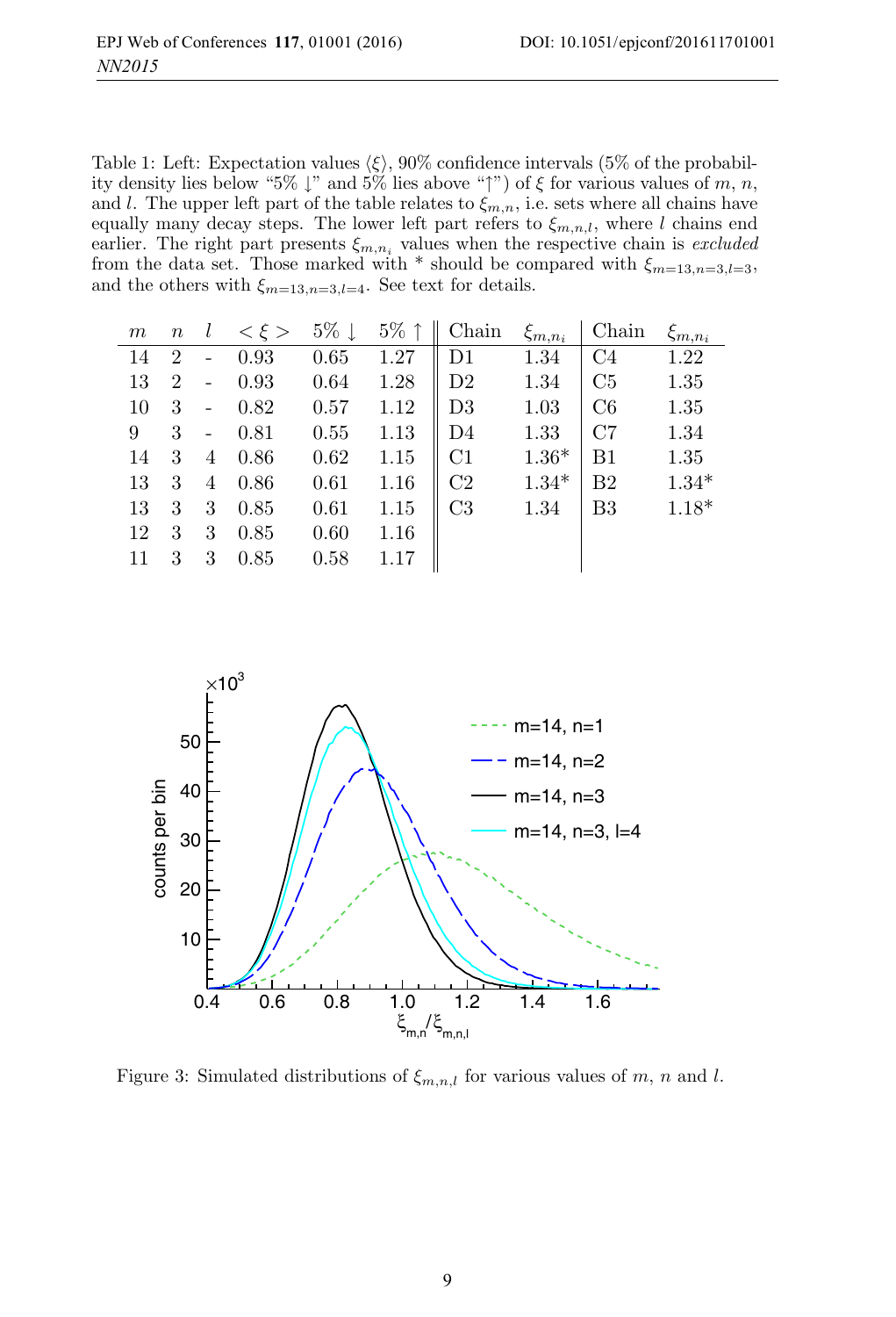consider the case when  $l$  out of  $m$  chains have only two decays, while the rest are "complete"  $(n_i = n = 3)$  with three decays. In fig. 3 the distribution of  $\xi_{m,n,l}$  is shown for  $m = 14$ ,  $n = 3$ , and  $l = 4$ . Increasing l from zero to  $m$ , the distribution gradually changes from the respective distributions from  $\xi_{m,n=3}$  to  $\xi_{m,n=2}$ . Some relevant 90% confidence intervals are presented in the left part of table 1.

For the complete set of  $m = 14$  short chains the value of  $\xi_{m,n_i}$  is 1.30 – well above the corresponding 90% confidence interval [0.62,1.15] obtained for  $\xi_{14,3,4}$ . Therefore, it is very unlikely that it is a mistake to conclude that not all chains originate from the same radioactive species. To investigate the data set more carefully, one chain at the time was excluded from the full set. The resulting values of  $\xi_{m,n_i}$  are given in the first column in table 1 behind the respective *excluded* chain. When interpreting the values, attention must be paid to the fact that  $l$  changes when a chain with only two decays is excluded. The values marked with \* should thus be compared with the interval [0.61,1.15] ( $\xi_{13,3,3}$ ) and the others with [0.61,1.16] ( $\xi_{13,3,4}$ ). The only way to reach the 90% confidence interval by excluding only one chain is to exclude chain D3.

Excluding chains B3 or C4 also diminishes  $\xi_{m,n_i}$  somewhat, which draws the attention to those chains. If chains C4 and B3 are both excluded, the twelve remaining chains lead to  $\xi_{m,n_i} = 1.06$ . This is within the 90% confidence interval [0.60,1.16] for  $\xi_{12,3,3}$ . Hence the exclusion of these two chains pose an alternative to excluding D3.

When excluding all three chains D3, C4 and B3 the value becomes  $\xi_{m,n_i}$  $= 0.71$ . This is below the expectation value 0.85. Since it is within the corresponding interval  $[0.58, 1.17]$ , there is no strong argument not to exclude all of them. However, since smaller changes to the data set are sufficient to account for the 90% confidence interval, such trimming of the data cannot be motivated by only an analysis of the spread of correlation times.

The conclusion from the statistical assessment is that the short chains most likely do not come from the same radioactive species. There are several different subsets of the data that fulfill the requirement of a  $\xi_{m,n_i}$  within the 90% confidence interval. This test cannot unambigously tell how the data set should be divided, but it shows that separation into different species is necessary. A proper inclusion of decay energies in the statistical analysis should be considered as well.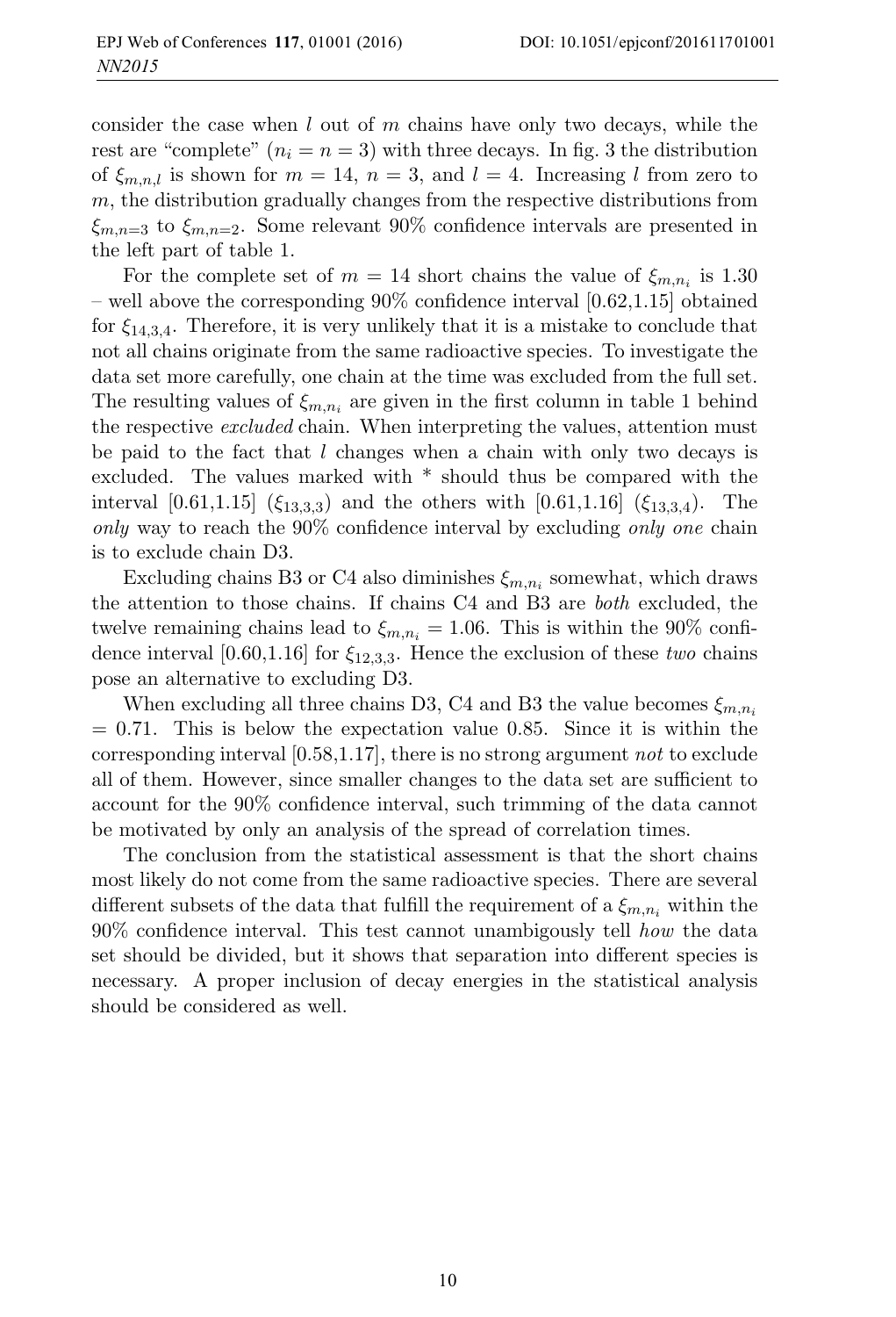# **4 Summary**

Modern spectroscopy provide first glimpses of solid experimental information for detailed nuclear structure assessments of the heaviest atomic nuclei available today. Furthermore, the increasing number of decay chains associated with element 115 allows extended assessments of the data, which is relevant for assigning a given decay chain to a certain isotope (or isomer of an isotope). Such studies lead to possible EC or SF branches of otherwise long element 115 decay chains and/or parallel decay sequences starting from the same isotope. Ultimately, all these features have to find their explanation in the underlying nuclear structure of the heaviest elements.

# **Acknowledgements**

NN2015 attendance and these Proceedings are supported by the Swedish Research Council and the Royal Physiographic Society in Lund. The assembly of TASISpec would have been impossible without generous grants from the Royal Physiographic Society in Lund and support from the Euroball Owners Committee. The GSI experiment on element 115 was supported by the European Community FP7 – Capacities ENSAR No. 262010.

# **References**

- [1] M. Sch¨adel, Phil. Trans. R. Soc. A **373**, 20140191 (2015).
- [2] S.G. Nilsson et al., Nucl. Phys. **A131**, 1 (1969).
- [3] M. Bender, W. Nazarewicz, and P.-G. Reinhard, Phys. Lett. **B515**, 42 (2001).
- [4] S. Ćwiok, P.H. Heenen, and W. Nazarewicz, Nature **433**, 705 (2005).
- [5] J. Dvorak et al., Phys. Rev. Lett. **97**, 242501 (2006).
- [6] R.-D. Herzberg and P.T. Greenlees, Prog. Part. Nucl. Phys. **61**, 674 (2008).
- [7] Y.T. Oganessian, J. Phys. G **34**, R165 (2007); Radiochim. Acta **99**, 429 (2011).
- [8] Y.T. Oganessian et al., Phys. Rev. C **87**, 054621 (2013).
- [9] R.C. Barber et al., Pure Appl. Chem. **83**(7), 1485 (2011).
- [10] G.T. Seaborg and W.D. Loveland, The Elements Beyond Uranium (Wiley-Interscience, New York, 1990).
- [11] C.E. Bemis, Jr. et al., Phys. Rev. Lett. **31**, 647 (1973).
- [12] T.A. Carlsson et al., Nucl. Phys. **A135**, 57 (1969); At. Data Nucl. Data Tables **19**, 153 (1977).
- [13] H.G.J. Moseley, Phil. Mag. **26**, 1024 (1913).
- [14] D. Rudolph et al., Phys. Rev. Lett. **111**, 112502 (2013).
- [15] D. Rudolph, L.G. Sarmiento and U. Forsberg, submitted to AIP Conf. Proc.